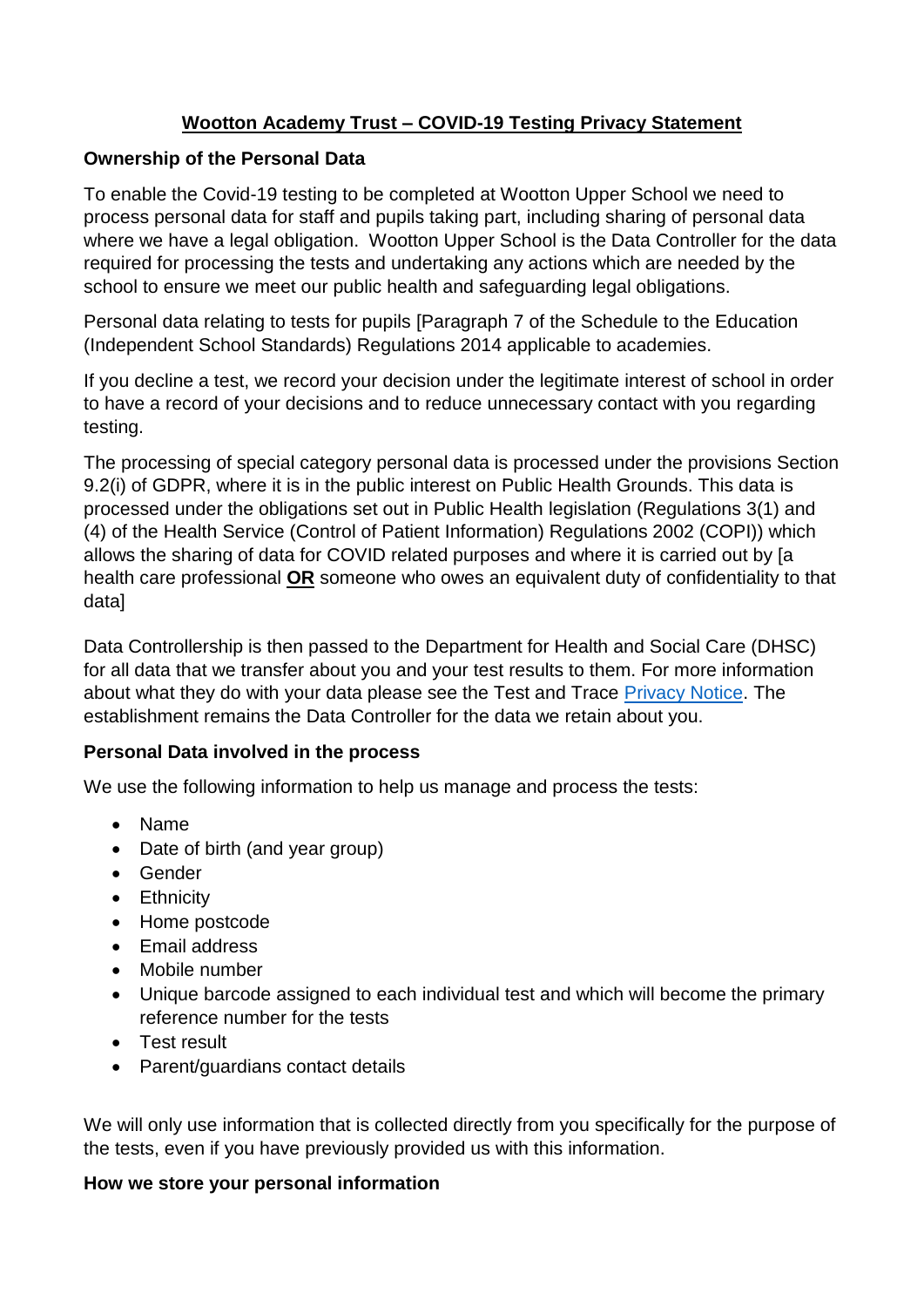The information will only be stored securely on local spreadsheets in school whilst it is needed. It will also be entered directly onto DHSC digital services for the NHS Test and Trace purposes. Wootton Upper School will not have access to the information on the digital service once it has been entered.

#### **Processing of Personal Data Relating to Positive test results**

The member of staff, pupil, student or parent (depending on contact details provided) will be informed of the result by the school and advised how to book a confirmatory test.

We will use this information to enact their own COVID isolation processes without telling anyone who it is that has received the positive test.

The information will be transferred to DHSC, who will share this with the NHS, GPs. PHE and the Local Government will use this information for wider test and trace activities as well as statistical and research purposes.

This information is processed and shared under obligations set out in Public Health legislation under Regulations 3(1) and (4) of the Health Service (Control of Patient Information) Regulations 2002 (COPI) which allows the sharing of data for COVID related purposes.

This information will be kept by the school for up to 14 days and by the NHS for 8 years.

# **Processing of Personal Data Relating to Negative test results**

We will record a negative result and the information transferred to DHSC, NHS, PHE and the Local Government who will use the information for statistical and research purposes.

This information is processed and shared under obligations set out in Public Health legislation under Regulations 3(1) and (4) of the Health Service (Control of Patient Information) Regulations 2002 (COPI) which allows the sharing of data for COVID related purposes.

This information will be kept by the school for up to 14 days and by the NHS for 8 years.

# **Processing of Personal Data relating to declining a test**

We will record that you have declined to participate in a test and this information will not be shared with anyone.

# **Data Sharing Partners**

The personal data associated with test results will be shared with

- DHSC, NHS, PHE to ensure that they can undertake the necessary Test and Trace activities and to conduct research and compile statistic about Coronavirus.
- Your GP to maintain your medical records and to offer support and guidance as necessary
- Local Government to undertake local public health duties and to record and analyse local spreads.

# **Your Rights**